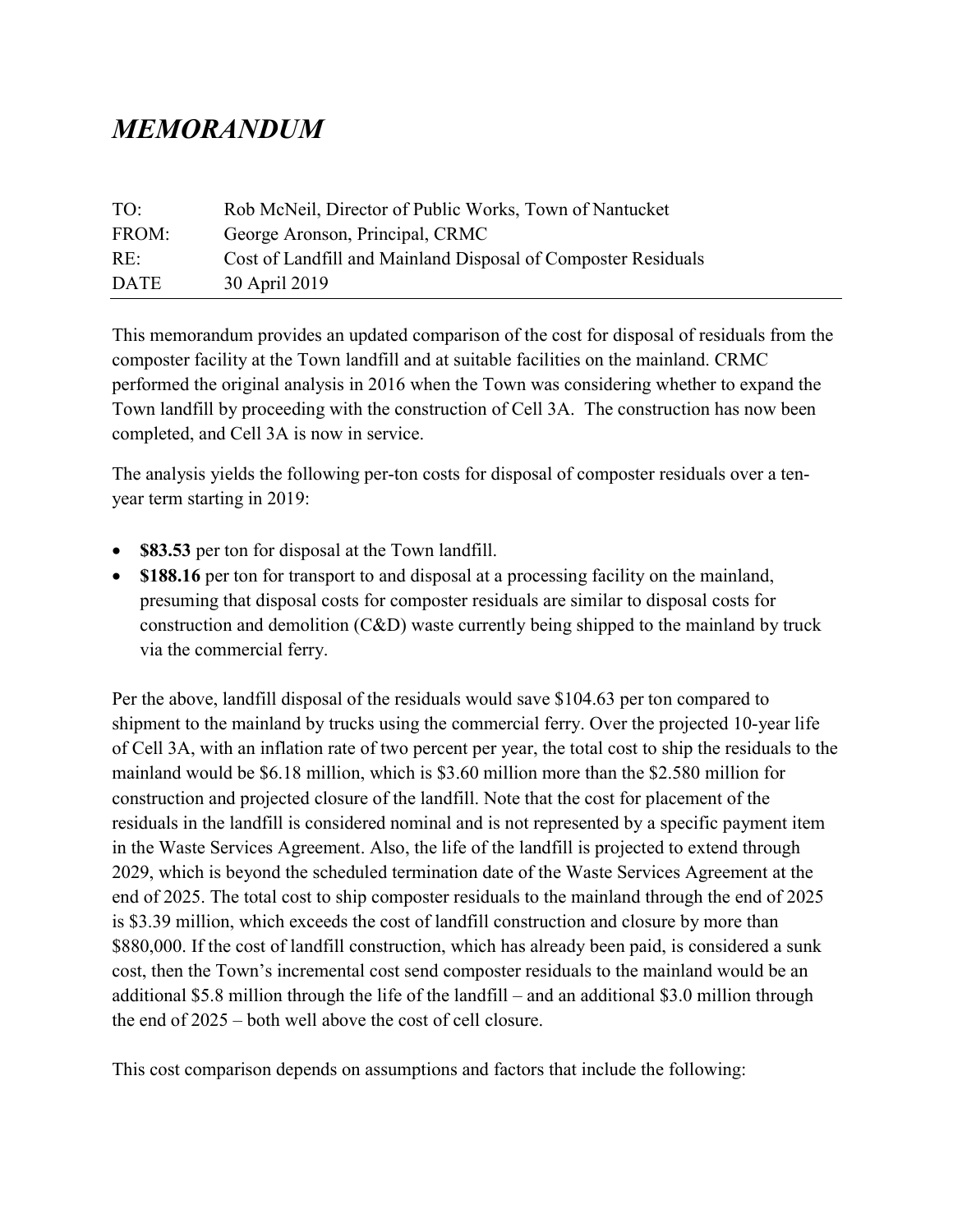- The landfill closure cost for Cell 3A, which is assumed to be \$300,000 in 2019 dollars. This estimate is based on the pro rata share for Cell 3A (21.7 percent based on 0.80 acres out of 3.69 total acres) of the overall cost for closure of Cells 2A, 2B and 3A (\$1.383 million, which is the amount secured by financial assurance).
- Term of use of the composter. As referenced above, the Waste Services Agreement is scheduled to terminate near the end of 2025 (a six-year term), while the landfill has sufficient capacity to accept residuals through 2029 (a 10-year term). The actual term of use provides the basis for amortizing the fixed costs of cell construction and closure. If the term is shorter than assumed, then the fixed costs would be amortized over a shorter term and the cost per ton would increase. On the other hand, the landfill capacity would have significant value for disposal of solid wastes other than composter residuals after the end of the Waste Services Agreement.
- Cost of measures taken to avoid or minimize fugitive odors from the composter residuals. A permanent operation for hauling residuals might need to add capability to shrink-wrap or otherwise process the baled materials prior to transport in order to avoid unacceptable odor impacts and liquid seepage from trucks waiting for or using the ferry. Costs for such operations are not included above.
- Tip fees for accepting the residuals. The analysis incorporates a tip fee in 2019 of \$87 per ton, which might be optimistic. The nearest disposal facility to the Hyannis ferry terminal, the Covanta SEMASS in Rochester, Mass., has indicated willingness in the past to accept baled residuals, provided that the bale ties are pre-cut and the tip fee is elevated to cover extra handling costs. Note that there is increased price pressure on waste disposal tip fees in southeastern Massachusetts as a result of closure of several large landfills (e.g., Fall River and Southbridge) and a subsequent imbalance between the demand for and supply of local waste disposal capacity. Large quantities of solid waste, especially C&D waste, are being exported from Massachusetts to landfills in upstate New York and Ohio. Tip fees at the outlet for managing C&D waste have increased from \$77 per ton in March 2017 to \$87 per ton in July 2018. Further increases are expected.
- Transportation efficiency. C&D waste is currently being hauled to a mainland disposal site at a cost of \$750 per load. Per-ton haul costs might be moderated to the extent that trailers carry more than the assumed 22 tons per load (based on actual experience with C&D waste).
- Alternatives to the commercial ferry. The prior analysis indicated that residuals might be shipped to the mainland by a commercial barge service; however, the residuals would need to be loaded into containers for shipment, because the material cannot be deck-loaded and the commercial barge services contacted were not capable of transporting fully-loaded trailers. The use of containers for composter residuals reduces transport efficiency and adds cost as compared to the use of trailers.